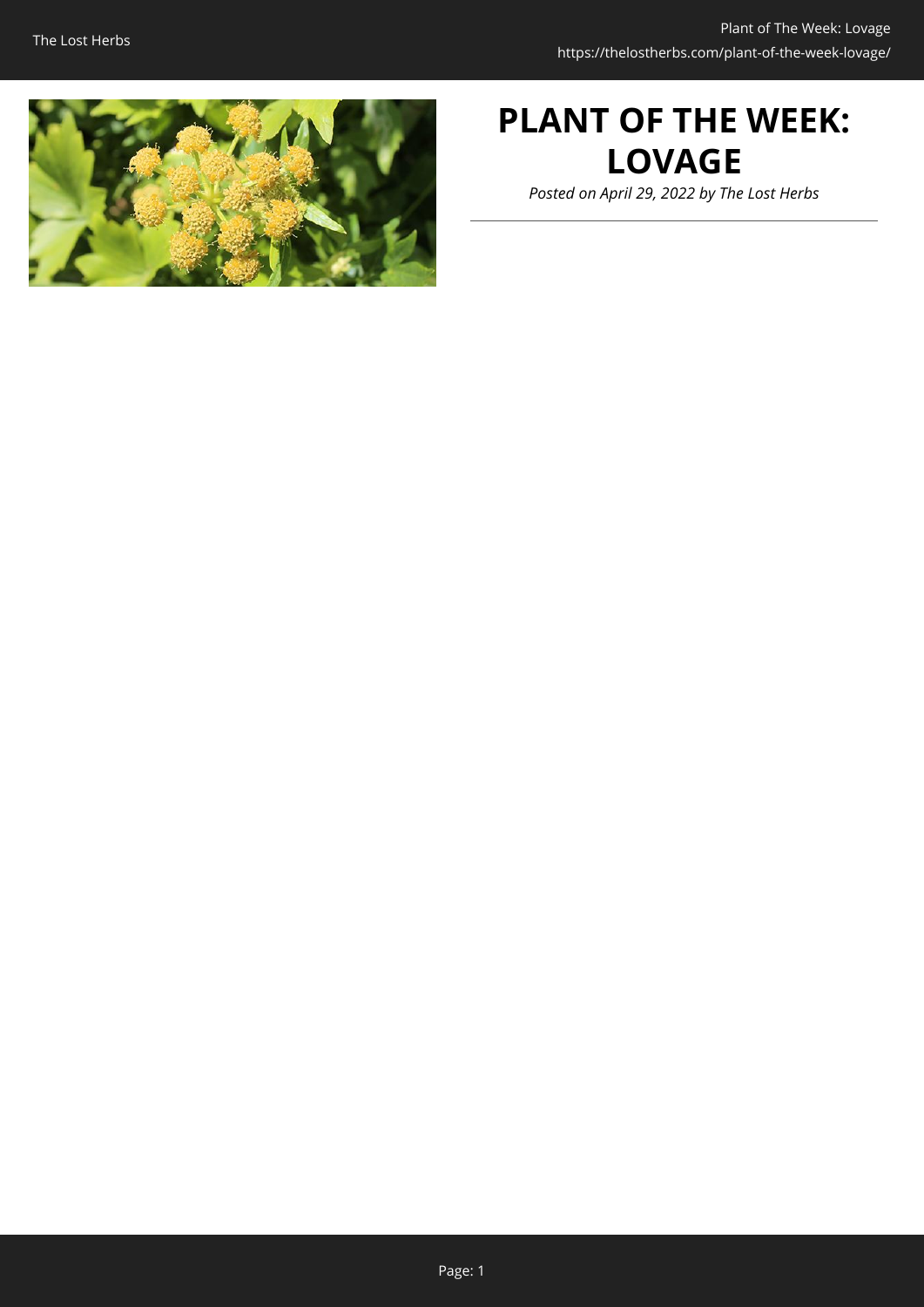Lovage *(Levisticum officinale)* is an aromatic herbaceous perennial also known as Smellage or Maggi plant. Large in size and usefulness, lovage has edible leaves, stalks, seeds, and roots. Easy to cultivate, lovage towers over the herb or vegetable garden reaching 6 to 8 feet tall.

Related to other fragrant herbs including dill, carrots, and parsley, lovage leaves are appreciated in both soups and salads for their celery- and parsley-like flavor. The root of lovage is edible. Use fresh raw root grated in salads or sandwiches to show off its interesting taste. The stalks of the plant were traditionally candied or used to flavor beverages and the seeds make an agreeable spice.

The delightful fragrance of lovage is used to scent cosmetics and soaps. Medicinally, lovage works as a diuretic, meaning it helps increase the excretion of water from the body. Lovage [aids pain and](https://www.rxlist.com/lovage/supplements.htm) [swelling](https://www.rxlist.com/lovage/supplements.htm) of the lower urinary tract and helps to prevent kidney stones. It has also been used for heartburn, bloating, gas, indigestion, as well as joint pain, and headaches.

### **Where Lovage is Found**

Lovage makes a robust specimen in the garden and grows over 6 feet tall in hardiness zones 3 to 9. Lovage prefers cool climates. Widely distributed and naturalized, it is hard to determine the origin of lovage. It has been used extensively for centuries throughout Europe and Asia.

**Related: [The Complete Map of Edible Plants: Find Out What You Have in Your Area!](https://hop.clickbank.net/?affiliate=easycellar&vendor=wfguide&tid=C02LovageFGW1)** (Video)

## **How to Identify Lovage**

- **Shape:** Tall, upright, herbaceous perennial 6 to 8 feet tall.
- **Leaves:** Shiny, hairless, greenish-yellow leaves formed from pointed leaflets, similar to celery or flat-leaf parsley.
- **Flower:** Abundant, small yellow flowers bloom in spring in large 4-to-6-inch terminal umbels.
- **Stem:** Smooth, hollow stems are tall and greenish-yellow.
- **Fruit & Seeds:** Two-parted dry seeds are ¼ inch long and mature in autumn.

**Related: [Plant Identification Guide – 400 Wild Plants That You Can Forage For](https://hop.clickbank.net/?affiliate=easycellar&vendor=wfguide&tid=C02LovageFGW2)** (Video)

### **How to Grow Lovage**

Because lovage is a long-lived perennial herb, choose a location for lovage that you will love for a long time. Lovage grows up to 8 feet tall with a spread of 2 to 3 feet. Ensure enough room for the massive herb plants at maturity. An area that is in full sun to part shade is perfect. Deep rich soil is best to support the long taproot that mature lovage plants will develop.

Lovage seed germinates in 10 to 14 days at 60° F. I have lost young lovage seedlings outdoors due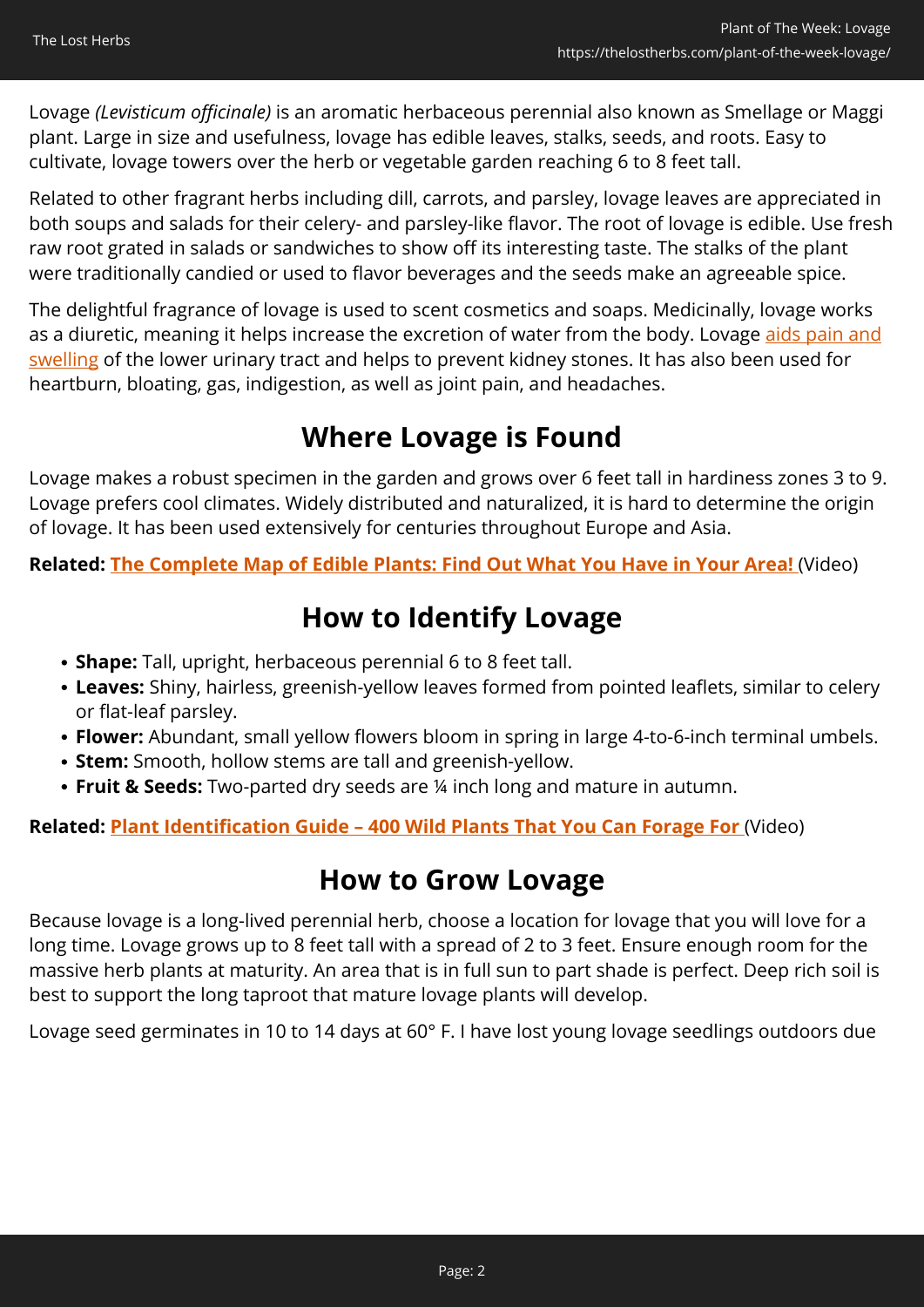to snails and slugs. For this reason, I start seeds indoors 5 to 6 weeks before the last frost date. Once plants are robust with more than 2 sets of true leaves, they can be planted outdoors. This way, the plants are substantial enough to withstand annoying predators in the garden.

#### **Related: [10 Plants That You Should Never Plant Together](https://hop.clickbank.net/?affiliate=easycellar&vendor=sbackyard&tid=C02LovageSSB)** (Video)

### **How to Harvest Lovage**

As with many herbs, lovage leaves are at their best quality and flavor before the plant begins to flower. Spring is the perfect time to harvest lovage leaves, although, they can be harvested at any time. In the plants' first season, it is best to harvest just some of the leaves.

This is because the leaves help to feed the roots while the perennial plant is getting established.

The abundant seeds can be harvested easily as they will begin to fall off their umbels once they are dry. Trim a few umbels and place them in paper bags or on sheet trays to collect lovage seeds.

Mature plants benefit from division. Springtime, before the leaves and stalks emerge in earnest, is a great time to divide large lovage plants. This is also the time when lovage roots are at their sweetest, as they arise from their winter slumber. Harvest roots in early spring to use as a vegetable or for medicinal purposes.

### **What Lovage Is Good For & The Natural Remedies Made From It**

Lovage is incredibly nutritious and boasts high levels of vitamin C and B vitamins. Added to the diet, lovage is a health-promoting ingredient. Leaves are used in salads, or as a seasoning for broths or soup. The root can be eaten like a vegetable or grated in salads. Seeds can be used as a spice.

Lovage is known to have several **health benefits** including a diuretic and carminative effect to aid bladder and digestive issues. It has shown anti-inflammatory and antibacterial activity and can also have an appetite-stimulating effect.

Lovage makes a wonderful essential oil. It can also be made into tinctures, decoctions, infusions as well as emersions in vinegar and elixirs.

**Related: [10 Medical Supplies You Need to Have in Your House](https://hop.clickbank.net/?affiliate=easycellar&vendor=homedoc&tid=C02LovageHMD)** (Video)

### **What Parts of Lovage Are Used in Remedies?**

For medicinal purposes, the leaves, roots, and stems of lovage are commonly used. The essential oil of lovage has [compounds high in polyphenols.](https://www.ncbi.nlm.nih.gov/pmc/articles/PMC6480578/) These polyphenols show protection against oxidative stress and inflammatory processes in humans. Excitingly, there is a growing interest in the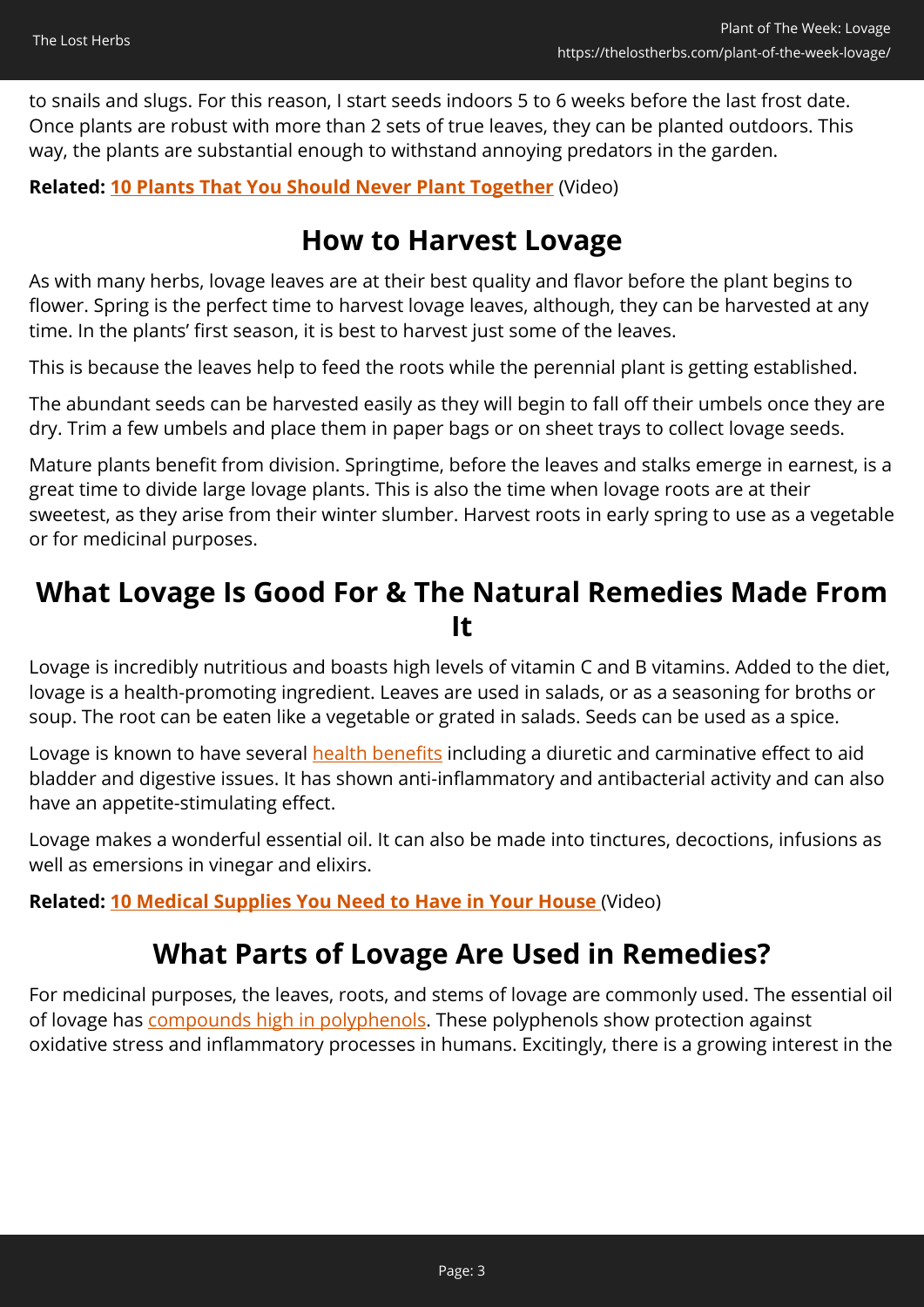high dietary content of phenolic compounds due to their multiple biological activities. These activities relate to disease prevention including cardiovascular disease, cancer, diabetes, and Alzheimer's.

### **A DIY Recipe for Starting Lovage Plants from Seed**

I often lose young lovage seedlings to snails and slugs in the garden. This year, I am starting lovage plants indoors, in a simple windowsill greenhouse. In this way, I hope to plant out large, substantial plants this spring that will survive any munching mouths.

#### **Method**

**Step 1:** Once you have obtained lovage seeds, prepare a planting area. Use a loose, moist, rich planting medium such as a seed starting mix. Ensure there is adequate drainage.**Step 2:** Place an abundant layer of lovage seeds in the soil medium. Lovage has a low germination rate. For this reason, use more seeds than you might normally.**Step 3:** Scatter a small layer of soil or sand over seeds, just to barely cover them.**Step 4:** Place a greenhouse cover over the seeds. This will retain moisture and keep a consistent temperature.**Step 5:** Sit back and wait. Here we have the first signs of germination on day 10.**Step 6:** By day 15 we have fully emerged lovage seedlings!**Step 7:** Here are enough lovage plants for the whole neighborhood! I will plant them out once they are big and strong. And, when the weather is a lot more pleasant!

#### **Potential Uses**

Growing lovage in the garden is a helpful companion plant because the flowering plants attract many beneficial insects to the garden.

You can harvest young and mature plant parts to include in the diet for their many healthful benefits.

Leaves can be used as an abundant flavorful herb, salad, or soup ingredient. Stalks can be used as a vegetable like celery. Roots of mature plants can be used to impart their aromatic flavor to dishes or used in medicinal or cosmetic preparations.

#### **Dosage**

From [Very Well Health](https://www.verywellhealth.com/lovage-benefits-side-effects-dosage-and-interactions-4686373), 4 to 8 grams daily is an estimated dosage. The root used to make a tea at 2 to 3 grams of lovage root to 1 cup of hot water. Steep for 10 to 20 minutes and drink up to 3 times a day. Lovage tincture may be taken up to 2 milliliters up to 3 times a day.

Lovage, incorporated into the diet or used as a flavoring, is [generally recognized as safe](https://www.accessdata.fda.gov/scripts/cdrh/cfdocs/cfcfr/cfrsearch.cfm?fr=172.510), GRAS, by the FDA.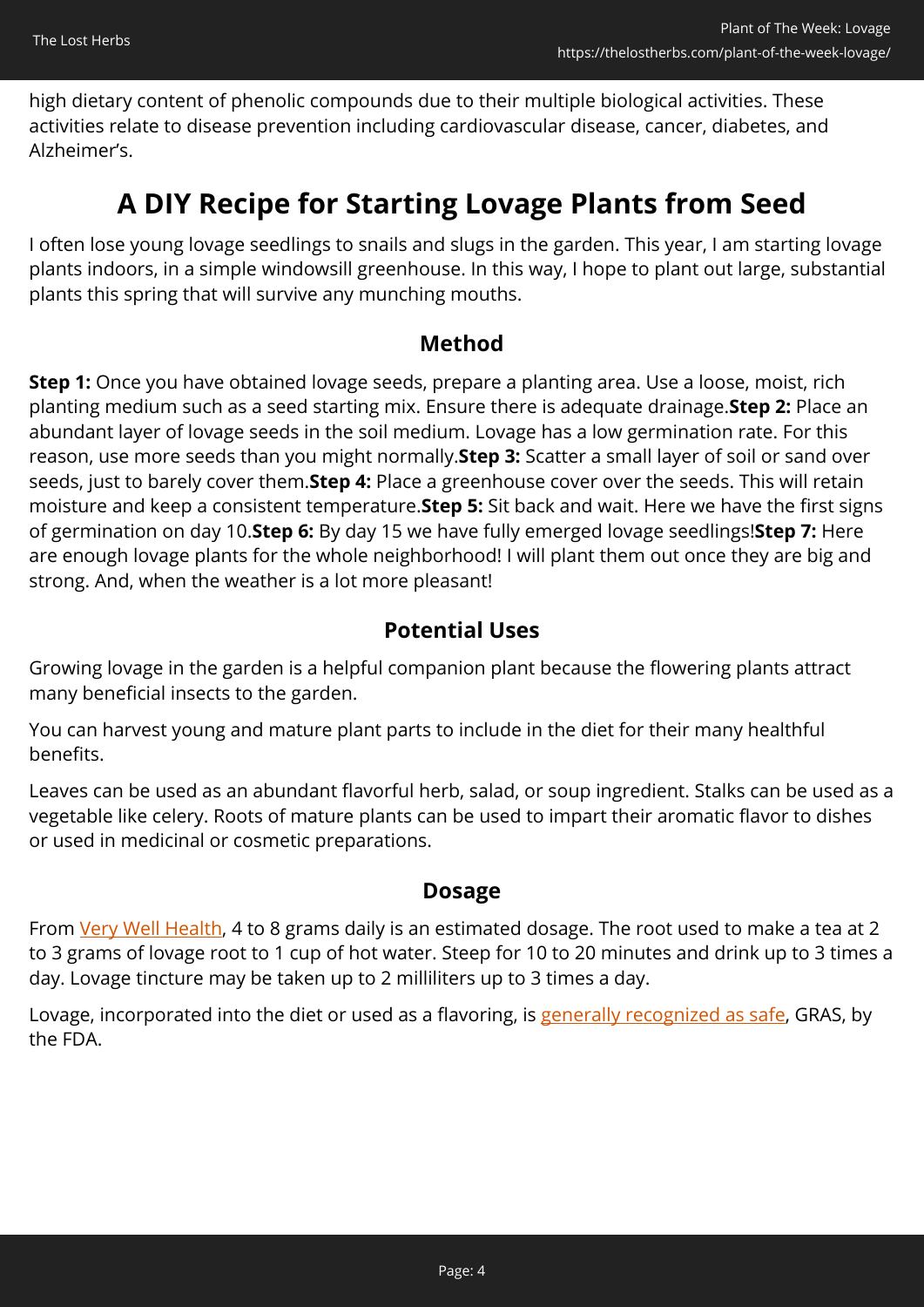### **How To Preserve Lovage**

Leaves: Harvest leaves in abundance in early spring. You can dry them, but they don't retain very much flavor. They do freeze particularly well. Submerge leaves briefly in ice-cold, salted water. Allow to drain dry. Toss leaves into a food processor. Blend to a loose, fragrant herby mixture. Pack lightly into canning or upcycled glass jars.

Label jars with date and herb names and place them in the freezer. Use within 6 to 12 months. I do this process with many spring leafy herbs. Sometimes I blend it with many other herbs. Fennel, dill, angelica, and parsley are a wonderfully refreshing mix to use with lovage. You will get rave reviews for salads such as tabouli!

- Stems can be preserved by pickling. Candied lovage stems were a particular treat in times gone by. I have not experienced either of these, but they certainly seem worth a try.
- Roots of lovage can be dried. Thoroughly wash roots. Slice into thin pieces and dry in a cool dark place with excellent air circulation. Or, use a food dehydrator.
- Seeds: Collected seeds can be stored to use as a spice like celery seed. Simply ensure the seed is clean and dry and place it in paper envelopes or clean glass spice jars. Collected seed can, of course, be used to grow more lovage. Germination rates are usually low, so plant lovage seed in abundance for best results.

**Related: [How To Make A Scalable Self-Sustaining Greenhouse](https://hop.clickbank.net/?affiliate=easycellar&vendor=nogridpr&tid=C02LovageNGP)** (Video)

# **What Plants Resemble Plant?**

# **Warnings And Cautions**

When lovage is incorporated into the diet or used as a flavoring, it is [generally recognized as safe,](https://www.accessdata.fda.gov/scripts/cdrh/cfdocs/cfcfr/cfrsearch.cfm?fr=172.510) GRAS, by the FDA.

With any new ingredient do a small skin test by placing a small amount of crushed plant parts on the skin and waiting 24 hours. Any reaction such as itchiness or hives may be an indication of sensitivity.

Always check with your healthcare provider before starting new herbal remedies. Particularly if you are pregnant, nursing, or taking medications.

#### **You may also like:**

**[How to Grow, Harvest and Use Agrimony for Digestive Problems](https://thelostherbs.com/how-to-grow-harvest-and-use-agrimony-for-digestive-problems/)**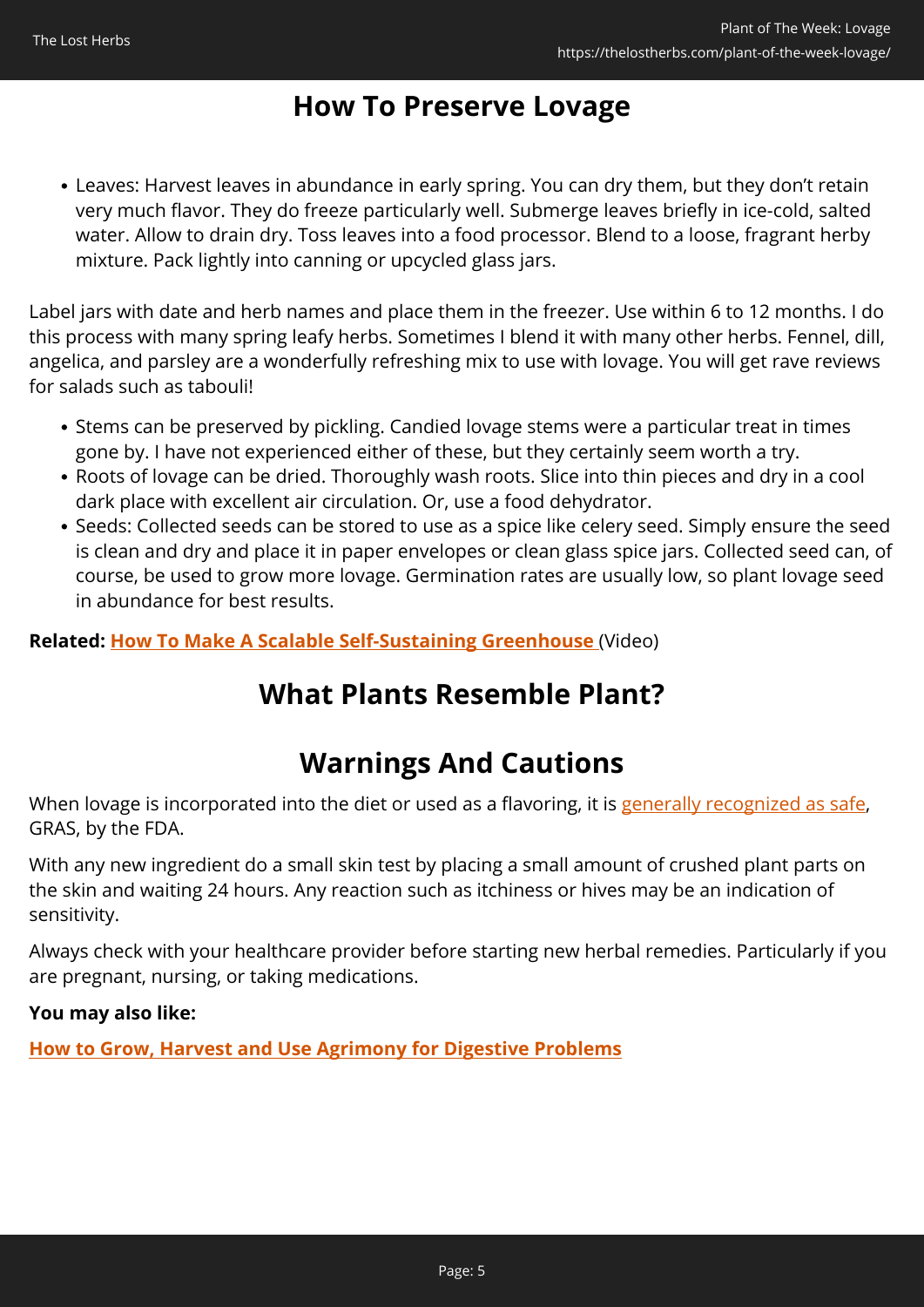**[Add This "Unusual Nutrient" to Coffee or Tea, to Effortlessly and Fully Empty Your Bowels](https://hop.clickbank.net/?affiliate=easycellar&vendor=peakbiome&tid=C02LovagePBB) [Every Single Morning](https://hop.clickbank.net/?affiliate=easycellar&vendor=peakbiome&tid=C02LovagePBB)** (Video)

**[DIY Vitamin Gummies For The Whole Family](https://thelostherbs.com/diy-vitamin-gummies-for-the-whole-family/)**

**[Hot Or Cold Water? How It Can Affect Your Digestion](https://thelostherbs.com/hot-or-cold-water-how-it-can-affect-your-digestion/)**

**[20 Benefits and Uses of Pine Pollen](https://thelostherbs.com/20-benefits-and-uses-of-pine-pollen/)**